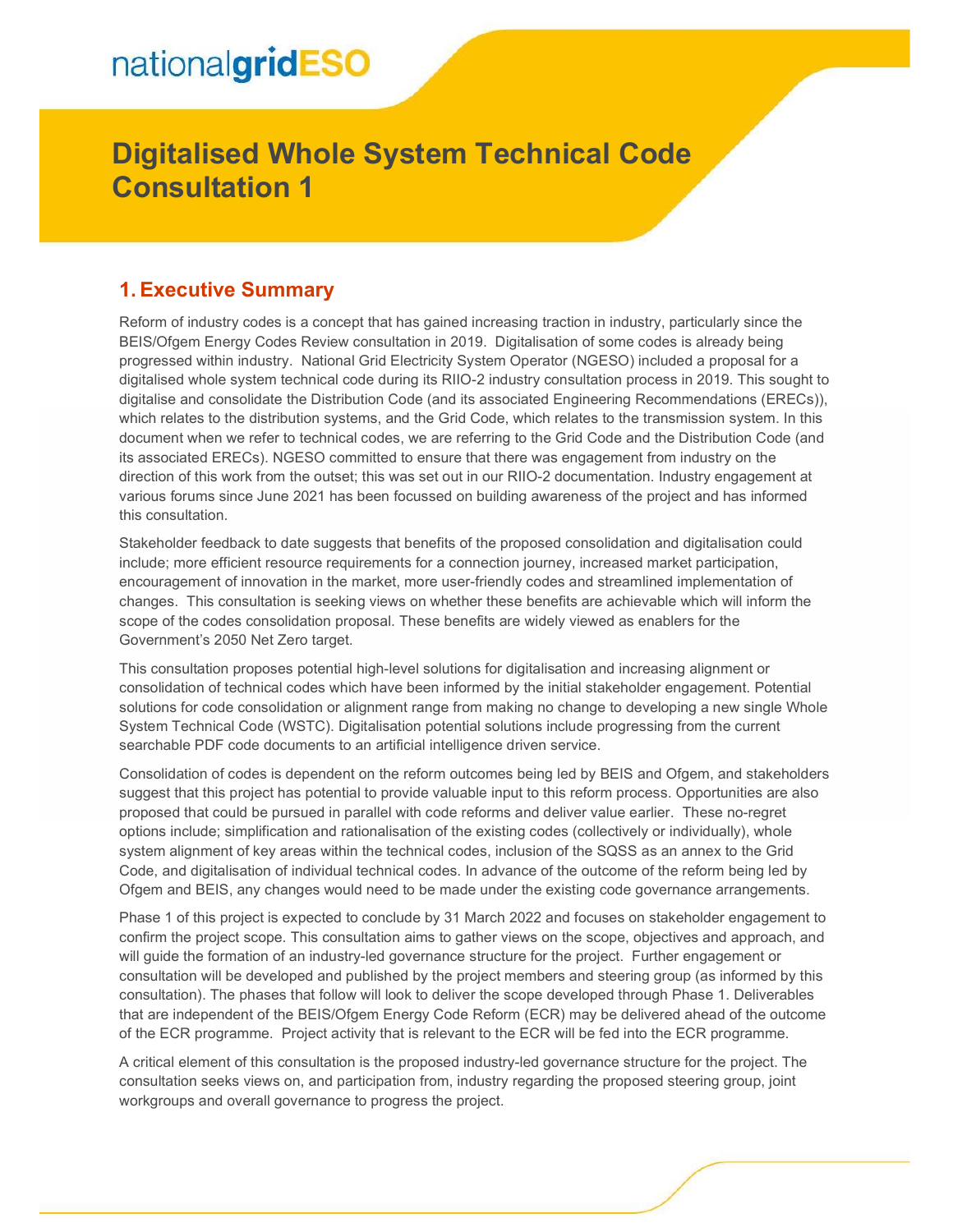# 2. Introduction

Reform of industry codes is a concept that has gained increasing traction in industry, particularly since the BEIS/Ofgem Energy Codes Review consultation in 2019. Since April 2019, NGESO held stakeholder engagement discussions (workshops, working group round tables, consultations, bilateral stakeholder and trade association meetings) with industry about consolidation or alignment of the Grid Code and the Distribution Code (and its associated Engineering Recommendations (ERECs)) as one of the proposals for their RIIO-2 delivery plan. During this period, Ofgem and BEIS released their first joint Energy Codes Review consultation in July 2019. One of the proposed reforms was code simplification and consolidation. In this document when we refer to technical codes, we are referring to the Grid Code and the Distribution Code (and its associated ERECs).

In November 2019 NGESO included the consolidation of the Distribution Code (and ERECs) and Grid Code in their RIIO-2 delivery plan. It was included as an ambition to consolidate the technical codes to deliver one digitalised Whole System Technical Code (WSTC) by 2025 and committing to ensure that there is engagement from industry on the direction of this work from the beginning. As part of their final determination on the NGESO RIIO-2 delivery plan, Ofgem approved the WSTC ambition. NGESO commenced work on the project in May 2021.

NGESO has consulted at various industry forums<sup>1</sup> since June 2021 to gather initial input on the scope, objectives and approach for this consultation and the wider project. The information gathered from the engagements at these forums has been used to inform this consultation.

Since the project started, Ofgem and BEIS released the joint Energy Codes Reform (ECR) consultation in July 2021, reiterating that code simplification and consolidation is one of the four areas for reform, with further consultation on this subject expected to follow. Ofgem have provisionally agreed to attend the project steering group.

Stakeholder feedback suggests that this project is an opportunity to support the ECR outcome relating to code simplification and consolidation, while also addressing some of the challenges of using the technical codes by identifying and addressing "quick wins". This is especially important as the system continues to transform, meaning that whole system thinking, and operation, becomes increasingly important to reaching the net zero target.

Initial feedback has identified challenges with the technical codes which fall into two broad categories:

- There are a number of technical codes which are written with varying degrees of specificity. This can sometimes lead to confusion for industry participants when looking to understand which codes are applicable when.
- The codes are lengthy and overly complex and thus a barrier to entry, and also difficult to navigate for parties.

Further feedback is being sought from stakeholders on the issues industry are experiencing.

#### Q1. What challenges do you have with using the technical codes?

Q2. Where there are challenges, please provide examples of areas where you would like to see change.

<sup>1</sup> Balancing and Settlement Code Panel (BSCP), Ofgem, bilateral meetings with DNOs, Grid Code Review Panel (GCRP), Grid Code Development Forum (GCDF), Industry Technical Codes Group (ITCG), The Association for Decentralised Energy (ADE) Flexibility Forum, Flexible Generation Group (FGG), Major Energy Users' Council (MEUC) and Renewable UK's (RUK) Networks & Charging forum, Department for Business, Energy & Industrial Strategy (BEIS)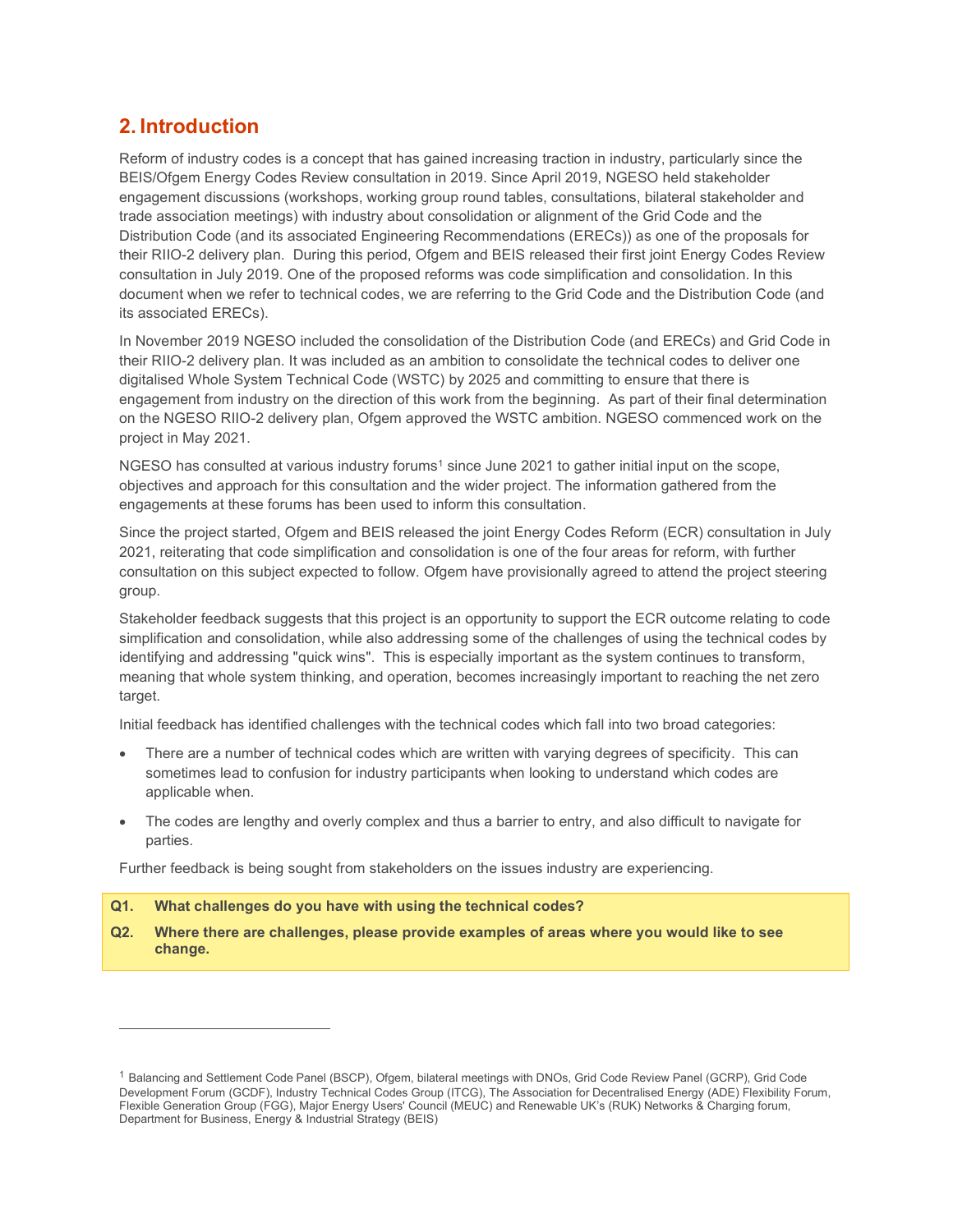# 3. Potential Solutions

This section outlines potential solutions that have been suggested by stakeholders during initial engagement. These solutions aim to address the issues identified above, realise the benefits described below and, recommendations are made where stakeholder feedback has been clear.

Figure 1 illustrates that the two key dimensions of digitalisation and whole system consolidation or alignment creates several possible end states. Stakeholders have also emphasised that adopting a phased approach to delivery will be critical, as some changes (such as code consolidation) will be decided by, and delivered following, the publication of the Ofgem/BEIS ECR decision. Once identification of the solutions of interest for stakeholders has been completed, a high-level assessment of costs associated may be explored through further consultation.



Figure 1: Potential Solutions

## 3.1. Whole System Consolidation or Alignment

The vertical axis in Figure 1 illustrates progressively more aligned solutions for technical codes as suggested by stakeholders:

- Do nothing: This solution would retain the existing technical codes. Stakeholders have indicated that this does not address the identified challenges. Furthermore, this solution wouldn't align with an expected outcome of the Energy Code Review relating to code simplification and consolidation.
- Align the technical codes on key issues: This solution proposes identifying if there are any key areas of the Distribution Code (and ERECs) and Grid Code that are common but not currently aligned, and aligning them, whilst retaining the existing codes.

Stakeholders have suggested the following examples which may benefit from improved code alignment:

 $\circ$  System security requirements: Although the P2/7 (part of Distribution Code) and the Security and Quality of Supply Standard (SQSS) previously shared a common basis, over time the planning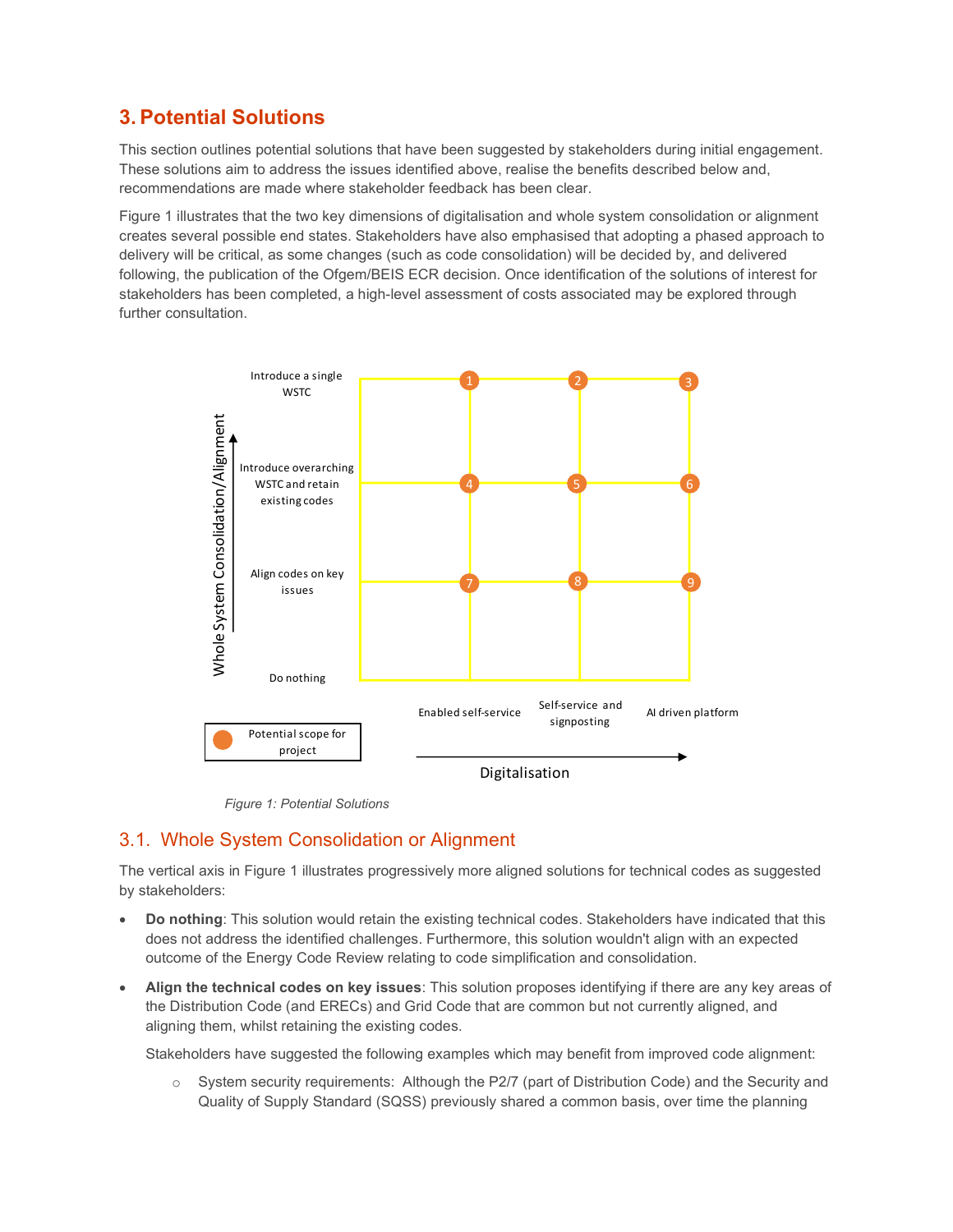documents have evolved separately leading to different interpretations of what security must be provided.

- o The legal framework for enforcing compliance is subtly different in that the transmission connected parties are usually licensees in their own right and compliance is a requirement of their licence. Very few users of the distribution system are licensed, so DNOs rely on general contract law for enforcing compliance. Surety of compliance is becoming an increasingly important factor as higher proportions of demand are now supplied at a DNO level than at a transmission level.
- Develop an overarching WSTC and retain the existing technical codes: This solution proposes that the existing technical codes are retained and a new WSTC is introduced to replicate those requirements in the Distribution Code (and ERECs) and the Grid Code which are applicable to distribution connected parties participating in the balancing mechanism. This will avoid the requirement for such parties to refer to both the Distribution Code and Grid Code.
- Develop a single WSTC: This solution proposes to simplify and consolidate the Grid Code, Distribution Code (and ERECs), SQSS and their subsidiary documents, plus other in-scope engineering standards into a single WSTC. The single WSTC would include the following attributes:
	- $\circ$  Focus on ensuring safe and secure operation of the electricity system by providing minimum technical requirements or standards.
	- $\circ$  Retain all current technical requirements. As consolidation or alignment is not aimed at changing the technical content of the codes, any content deemed outdated or irrelevant could be raised as modifications via the existing code governance process for execution via the appropriate Code Review Panels; (currently the Distribution Code Review Panel (DCRP), Grid Code Review Panel (GCRP) and SQSS panels).
	- $\circ$  Removal of unnecessary detailed prescription and duplication. The codes contain a level of prescription and duplication to ensure that there is consistent interpretation of requirements by all stakeholders. It is noted that there is significant commonality and alignment between the Grid Code and Distribution Code (and ERECs) in some areas (for example the European RfG Connection Conditions and EREC G99).

The single WSTC could optionally also have the following attributes:

- $\circ$  The explanation of the technical requirements could be re-written to explain the technical requirements in a simplified way and written in plain English. This would address concerns expressed by stakeholders whilst retaining the existing technical requirements to ensure overall system robustness.
- $\circ$  As far as practicable, written in a way to eliminate the risk of being open to misinterpretation and not introduce additional obligations to existing users or network operators.

#### Licence Considerations

It is noted that for solutions that introduce a new code, the need to amend the Transmission, Distribution and Generation licence conditions to reflect a new WSTC should be considered. Existing bilateral connection agreements between network companies and their customers may also need to be updated to reflect the new code. Furthermore, references to the technical codes from other industry codes, such as commercial codes will need to be updated.

Separately, stakeholders have noted that this project is relevant to the Whole Electricity System considerations in Condition D17 of the Transmission License and Condition 7 of the Distribution License which were implemented in May 2021.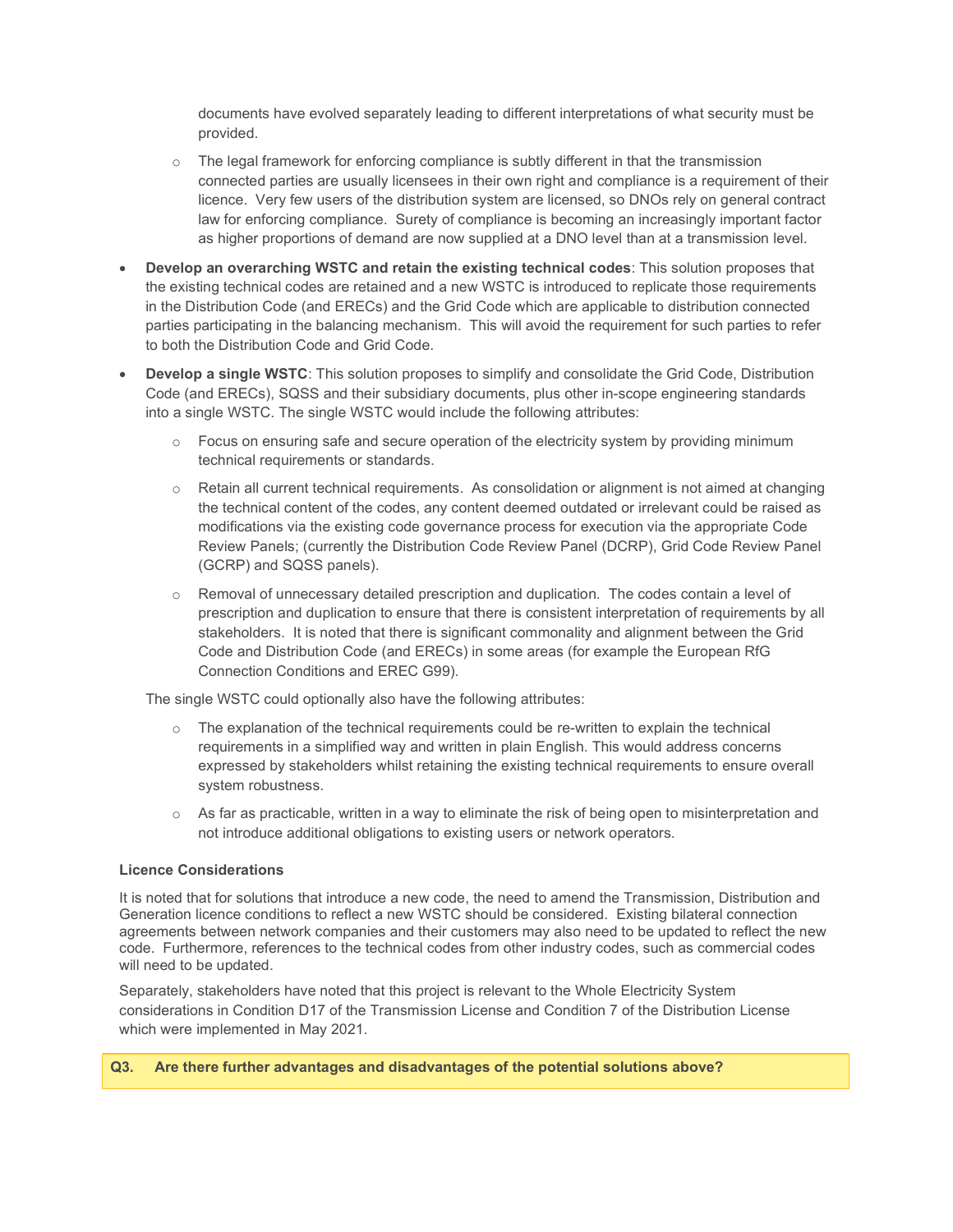- Q4. Which of the issues identified in section 2, (or by yourself in answer to Q1) would be addressed by each of the solution options?
- Q5. Are there additional potential solutions for whole system alignment which could deliver value?

## 3.2. Digitalisation

Stakeholder views about digitalisation of the technical codes have been sought via a variety of engagement channels such as the ESO Markets Forum, code panels, stakeholder meetings and other industry forums. Stakeholders continue to support digitalising codes as set out in the NGESO RIIO-2 business plan. Initial stakeholder views indicate that digitalisation has clear benefits and should progress independently of the outcome of the ECR, or any consolidation or alignment of the codes.

Stakeholders have noted the value in NGESO continuing to engage with other code administrators who have undertaken this exercise, to ensure that lessons learned from the process can be considered for this project. It is clear that the concept of 'digitalisation' can take several forms and so there needs to be an ongoing discussion as to what a digital technical code might look like and this will happen within the steering group meetings. Some of the potential solutions are set out further below.

One key concern that has been raised is that the ECR outcome may result in changes to code governance and digitalised code platforms being under different management than at present. Therefore, any solution taken forward should be interoperable with other platforms and transferrable to a different code administrator / manager, if required, in order to avoid stranded investment in technology.

The Distribution Code (and ERECs) and Grid Code are currently in the form of searchable PDF's available on relevant websites. Feedback from early engagement has also noted that having examples of what a digitalised platform might look like would be valuable. At this early stage, NGESO is seeking feedback on high level concepts, and is looking to capture any key risks or ideas that stakeholders put forward, with the aim of providing an example for comment at a later stage. A core principle of the project is to ensure that stakeholders are consulted along the way to ensure the platform which is developed is as beneficial as possible.

The below summarises the potential solutions we have identified through engagement to date:

- Do Nothing: This is the current state. There are electronic documents, updated on the Distribution Code and Grid Code websites that can be searched to find the relevant information.
- Enabled Self-Service: Digitalisation would enable self-service to better signpost and improve the users' experience e.g. a 'smart search' that enables market participants to retrieve code information from elsewhere in the code that is relevant to them.
- Self-Service with cross-code signposting: In addition to the enabled self-service, at this level of digitalisation, the web portal would provide a function that can signpost a user to other relevant codes in which they have obligations.
- Artificial intelligence driven platform: In addition to the previous level of digitalisation, at this level, the web portal would provide an artificial intelligence driven function:
	- o Highlighting all other areas which are impacted when a change is made to a single section.
	- $\circ$  Highlighting the areas where the user's obligations include requirements that are being taken through the modification process.
	- $\circ$  Improving the capability of the user, for example a front end portal would enable a user to input the data applicable to their project (e.g. size, connection location, technology type etc) and for the system to then highlight which codes and obligations would be applicable to them. This would enable the user to have a better feel of the obligations applicable to them, especially new users.
	- o The ability to still search through the code manually (as currently available) to address ad hoc questions and queries.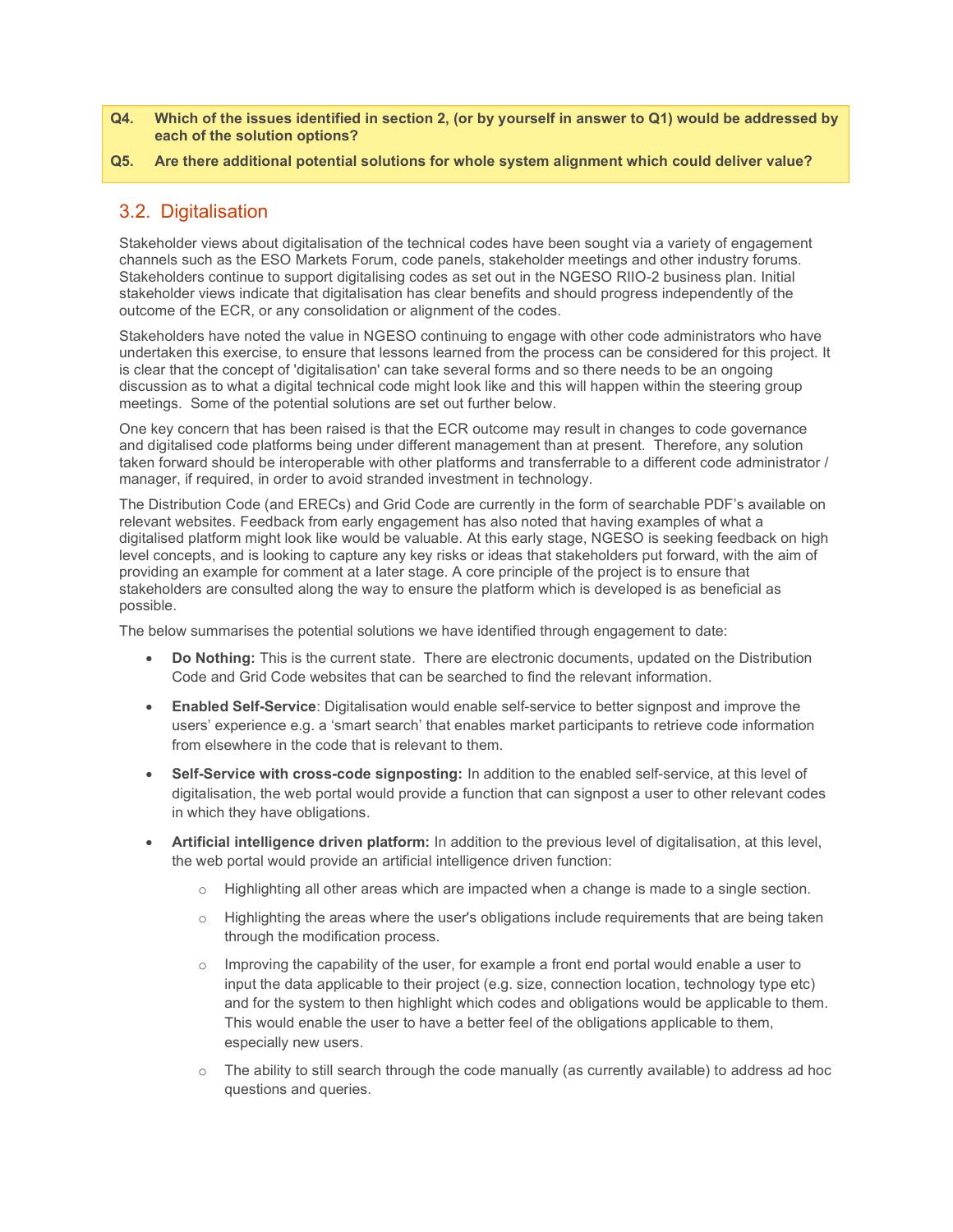- Q6. Are there additional potential solutions for digitalisation which could deliver value?
- Q7. Which of the potential solution(s) for digitalisation do you see as providing the most benefit?
- Q8. What risks and/or opportunities do you see in digitalising codes in parallel to work on code alignment, potential consolidation, and the Energy Codes Reform programme? Please also share your views on how best to mitigate these risks.

#### Legal Considerations

Stakeholders have raised questions around the legal standing of a future digitalised code. The main theme arising from these conversations has been around the advantages and disadvantages of the digitalised WSTC being legally binding, or for guidance only. Table 1 shows a summary of the feedback that we have heard so far.

| <b>Legal Standing</b> | <b>Advantages</b>                                                                                                                | <b>Disadvantages</b>                                                                                                                                                                                                                                                                                                                                                                                   |
|-----------------------|----------------------------------------------------------------------------------------------------------------------------------|--------------------------------------------------------------------------------------------------------------------------------------------------------------------------------------------------------------------------------------------------------------------------------------------------------------------------------------------------------------------------------------------------------|
| Legally binding       | No other code text would be<br>necessary.<br>Once implemented, a single, legally<br>binding code is less complex to<br>maintain. | As a legally binding document creates obligations<br>and potential liabilities for signatories, the<br>implementation period may be longer in order to<br>ensure a higher level of quality, and to lower the<br>risk of errors. Additionally, an "agile" or<br>prototyping approach to development would not<br>be appropriate. Any delay in delivery would also<br>delay the realisation of benefits. |
| Guidance Only         | Less resource intensive to deliver, so<br>some benefits may be able to be<br>realised sooner.                                    | The improvement in accessibility may be partially<br>offset by the need to check back to the binding<br>legal text.<br>The maintenance of the codes may become more<br>complex and more resource intense if the original<br>versions of the codes remain active for legal<br>purposes.                                                                                                                 |

#### Table 1: Legal considerations of a digitalised code

Q9. Do you think the digitalised codes should be legally binding or for guidance only? Why?

### 3.3. Code Governance

Stakeholders have raised questions regarding which party would be responsible for the management of a WSTC, should this be the solution that is pursued. The arrangements for code governance are currently under review by BEIS/Ofgem as part of their Energy Codes Reform consultation and it is unlikely that the governance arrangements for a WSTC could be finalised until their review had been completed. The WSTC project provides an opportunity to feed industry expertise and perspective into the ECR programme, which is a critical element of any reform.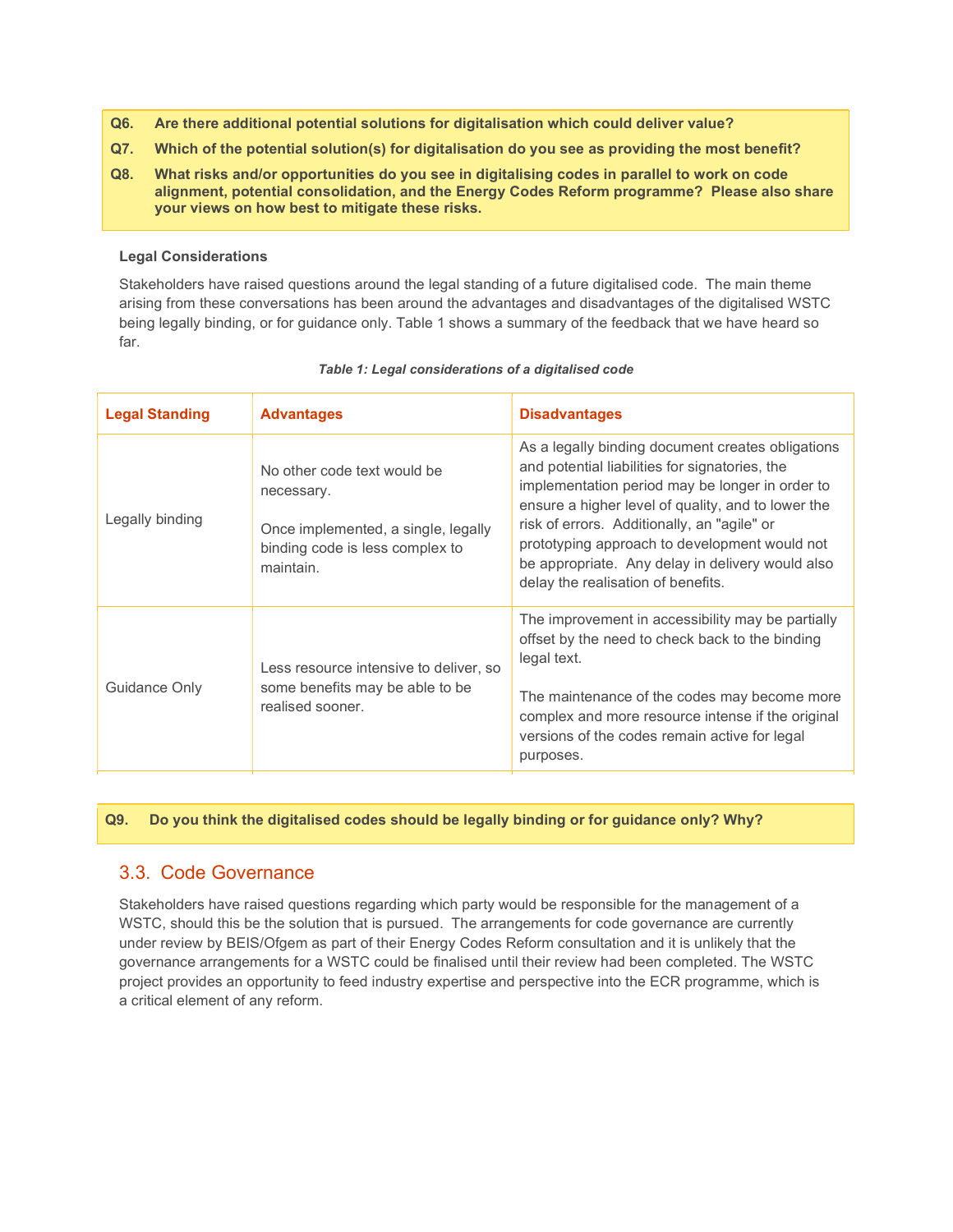## 3.4. Work that can progress independently of the ECR outcome

During stakeholder engagement, it has been highlighted that there is valuable work that could progress independent of the ECR process and outcome:

- Simplification and rationalisation of the Distribution Code (and ERECs) and Grid Code separately. There are concerns that the Distribution Code (and ERECs) and the Grid Code contain very different levels of detail and complexity, and this could be addressed through existing code governance arrangements.
- Identifying and aligning areas within the Distribution Code (and ERECs) and Grid Code that could deliver value in a similar way to the previous alignment of the connection conditions e.g. Planning Codes and Operating Codes. It is recognised that there are some areas which are already well aligned.
- Digitalisation of the Grid Code and Distribution Code (and ERECs) as separate programmes of work. Digitalisation, managed by the respective panels, would need coordination to ensure that the platforms can be easily consolidated in future if necessary.
- Inclusion of the SQSS in the Grid Code.
- Inclusion of P2/7 in the Distribution Code.

Q10. Do you see value in progressing these work packages independently of the ECR and do you think they should be progressed?

#### Q11. Are there other opportunities that could be considered?

### 3.5. Delivery of Solutions

The delivery of the solutions outlined in Figure 1 could be phased in different ways. Each of the potential solutions have different options for phasing. Not all the options have been considered here, and the examples below illustrate various implementation possibilities.

- 1. Whole system alignment work that isn't dependent on the ECR outcome could:
	- a. deliver modifications through existing governance processes that improve whole system alignment
	- b. develop detailed recommendations for alignment that would be delivered later as part of ECR implementation
- 2. Consolidation or alignment of codes or creation of new codes could be:
	- a. considered by the WSTC project with recommendations fed in to the BEIS/Ofgem ECR process
	- b. postponed until the outcome of ECR is known, with the outcome then potentially delivered by the WSTC project or alternatively by new processes emerging from the ECR
- 3. Digitalisation could focus on:
	- a. digitalisation of the Grid Code only
	- b. digitalisation of the Distribution Code (and ERECs) only
	- c. digitalisation of the Grid Code and the Distribution Code (and ERECs) as separate, coordinated projects
	- d. digitalisation of the Grid Code and Distribution Code (and ERECs) together (i.e. on one common platform)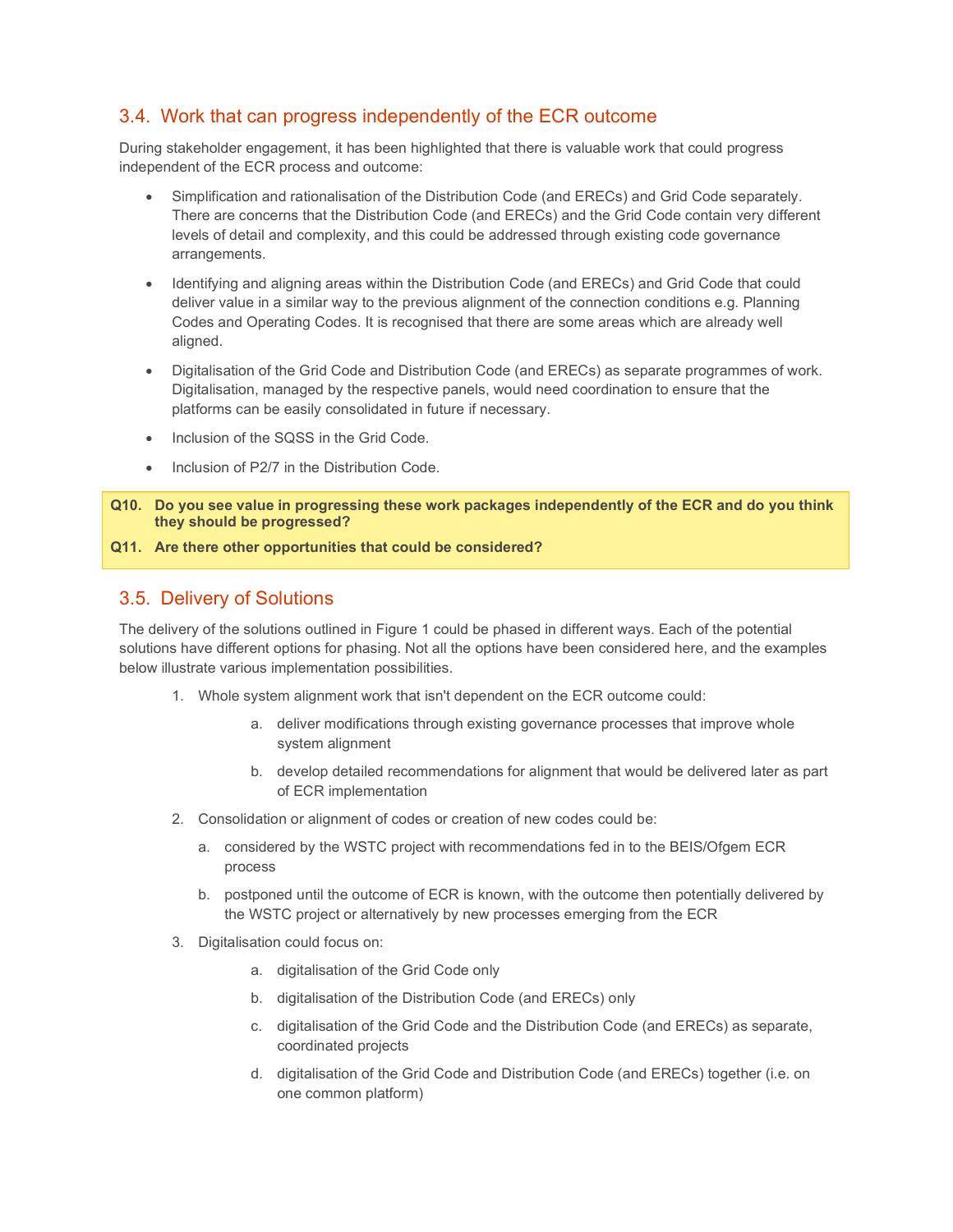- e. wait to digitalise technical codes until the outcome of BEIS/Ofgem ECR decision on consolidation is known
- Q12. Stakeholders have articulated that there is strong interdependence between options in whole system code consolidation or alignment (Section 3.1), digitalisation (Section 3.2) and the delivery of solutions (Section 3.5). Do you have a preferred combination of these solutions that you see delivering the best value considering the issues implementing the solutions? Please provide a rationale for your response.
- Q13. Are there other aspects of the project delivery where you see risks and opportunities to mitigate these?

# 4. Key Benefits

This section seeks to identify and confirm the key benefits of the WSTC project. The benefits may be achieved to a greater or lesser extent depending on how the scope of project is formed and how the solution is delivered.

### 4.1. More efficient resource requirements for a connection journey

Stakeholders have fed back that the codes are complicated and difficult to navigate. By digitalising, simplifying and consolidating or aligning the codes, this barrier for market participants (and potential future participants) can be lowered.

Code digitalisation can reduce the time and effort taken by users to understand their connection requirements and obligations, while a more simply written, more accessible, and better aligned technical code may also lead to a greater likelihood of projects succeeding in delivery. This reduction in cost and risk across industry will ultimately flow through as lower costs for consumers and in particular benefit new users who previously have been unfamiliar with the connection process or industry codes.

### 4.2. Increased market participation across the whole system

Stakeholder feedback has indicated that it is difficult for owners and operators of Small and Medium Power Stations to identify and understand their obligations in the codes because the Grid Code and Distribution Codes are written differently and thus there is value in harmonising and simplifying the way in which the obligations are described. As the trend of decentralisation continues, a WSTC, provided that it explains users' obligations as simply as possible, has the potential to lower this barrier to entry, particularly in relation to the technical requirements required for participation in the balancing services markets. (It is important to note that the commercial requirements relating to participation in the balancing services markets and set out in the CUSC / BSC and are outside the scope of the WSTC project). Any resulting increase in market participation should increase competition and lead to more efficient outcomes for consumers.

## 4.3. Encouraging innovation in the market

With barriers to entry being reduced by digitalising and consolidating the technical codes and simplifying the way in which the codes are written, a consequential benefit could be that new and innovative technologies can be encouraged to enter the market. This could bring benefits to consumers through novel, lower cost services.

## 4.4. User-friendly technical codes

Feedback received has indicated that a single technical code should create a single set of user-friendly technical requirements. Stakeholders have said that if a new code was written, or the existing code re-written in plain English, it would be easier to use and understand and could help to avoid misunderstanding or misinterpretation of legal text. This would lead to a much wider spectrum of users being able to participate in a wider range of electricity markets and the code modification process. However, stakeholders also note that a drive for simplification can sometimes be in tension with the need to retain the detail and technical robustness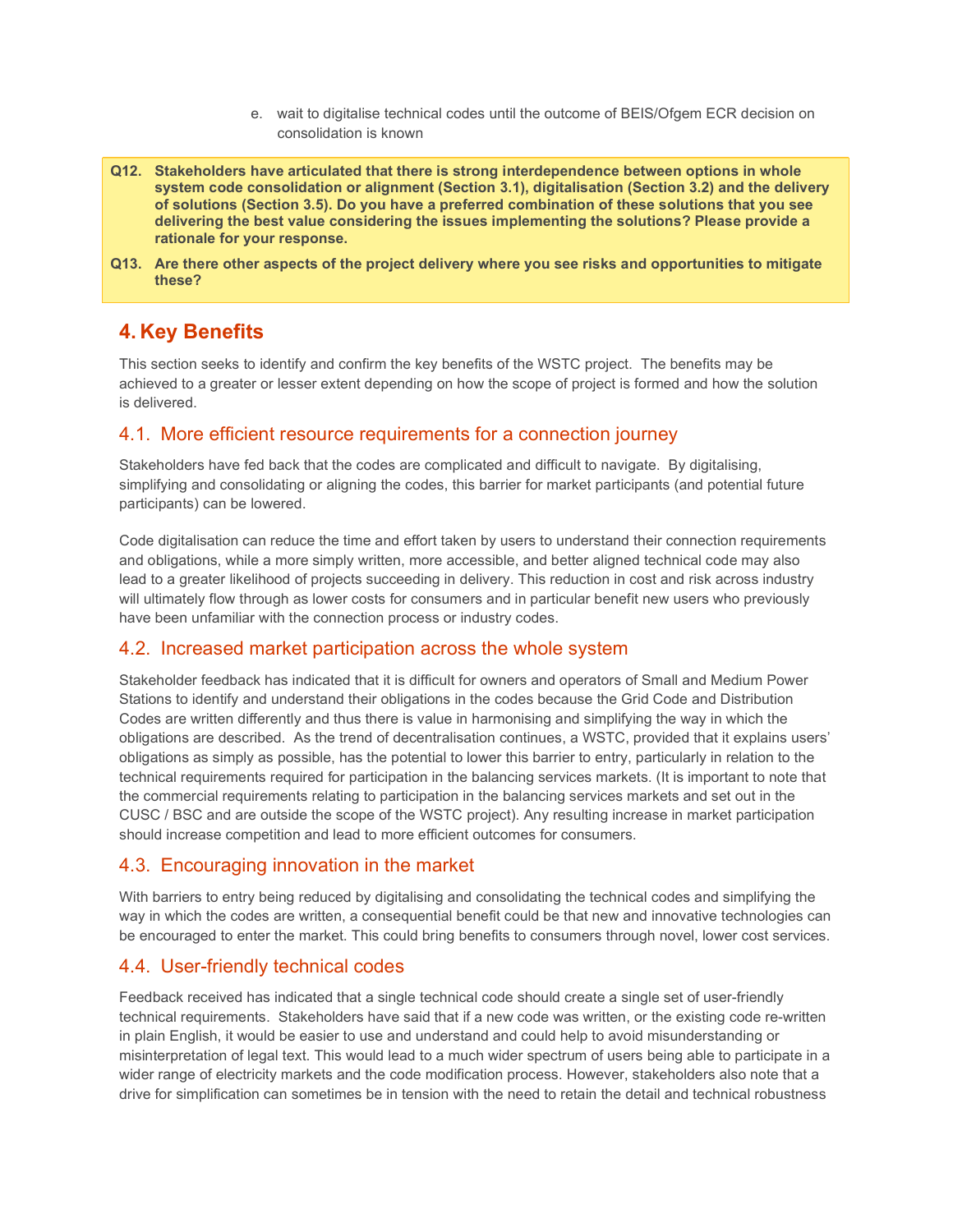necessary to reduce risk for users and maintain the integrity and reliability of the wider system, hence the focus should be to retain technically robust codes, but to explain the requirements as simply as possible.

## 4.5. Streamlined implementation of changes across the whole system

The current arrangements require a joint workgroup to be set up to agree the details of any code modification that affects both the Grid Code and the Distribution Code (and ERECs). Once defined and agreed, the modifications are progressed in parallel at both the DCRP and the GCRP and then implemented in each of the technical codes.

Stakeholders have fed back that a single WSTC could provide faster decision making and understanding of the impacts across the technical codes. Other stakeholders have also expressed concern that changes that only affect one code e.g. the Distribution Code (and ERECs) would take longer and be more difficult to implement if, for example, the modification process was similar to that of the Grid Code.

#### Q14. Do you agree with the key benefits outlined above and can you see other benefits resulting from this project?

# 5. Project Governance

This section makes proposals about the digitalised WSTC project governance.

## 5.1. Decision Making

Figure 2 shows the proposed governance structure which includes feedback from initial stakeholder engagement for digitalisation and consolidation.

Authority: Ofgem and BEIS remain the ultimate decision maker for recommendations arising from this project.

Code Panels (or equivalent): Any changes to individual technical codes recommended by this project will be raised as modifications under the existing code governance arrangements. Progress updates for code digitalisation will be provided in order to seek input.

Steering group: See section 5.2 for the proposed Terms of Reference of the project steering group.



Figure 2: Proposed decision-making during project execution

Workgroups: The workgroups will be created to work on specific opportunities to align or consolidate codes. Membership will be drawn from across

industry but as a minimum there would need to be representation from users of each impacted code.

Advisory Groups: Advisory groups would be a combination of existing industry bodies or forums and bespoke engagement (e.g. digitalised WSTC webinars). The steering group and workgroups will seek input and feedback from them on questions and draft material.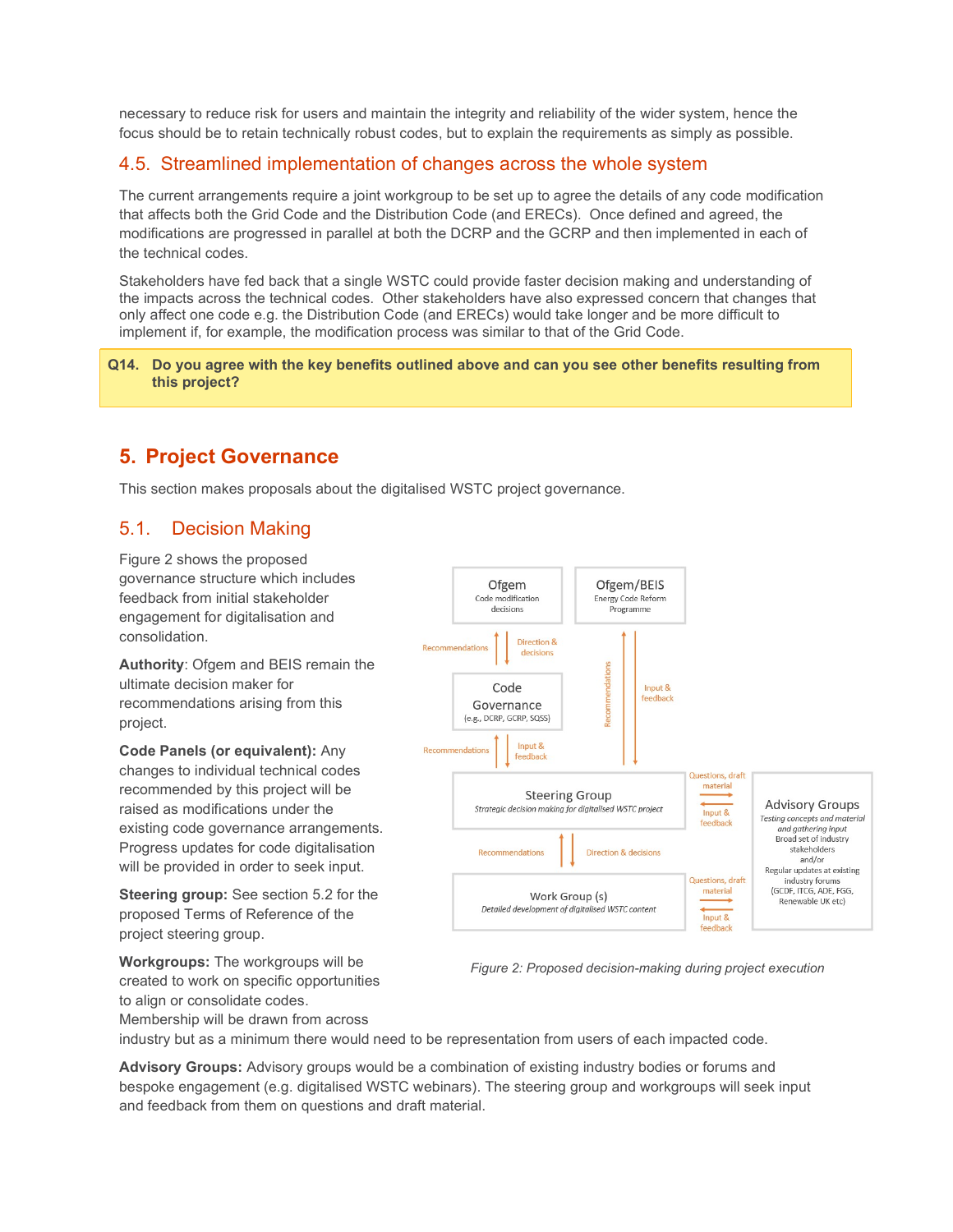- Q15. Do you think that the proposed governance structure will enable delivery of the project? Would you change any aspects? If so, why?
- Q16. Which elements of the project would you, or your organisation, like to be involved in? If so, please state in what capacity, and provide a short description of the perspective and value that you would bring to the project.
- Q17. What principles should apply when forming membership and ways of working for the various project groups?

## 5.2. Proposed Terms of Reference - Steering Group

#### Membership:

The steering group is proposed to have an independent chairperson, a technical secretary and membership to include representation from the following groups: DNOs (1-2), ESO (1), IDNO (1), Ofgem (1), BEIS (1), Distribution Code parties (1-2), Grid Code parties (1-2), wider industry (1), consumer groups (1), Citizens Advice Bureau (1), trade associations (1-2), Distribution Code administrator (1), Grid Code administrator (1), and Transmission Owners (1-2).

NGESO will deploy resource to fulfil the technical secretary role.

Frequency: It is proposed that the steering group should meet at least once each month as soon as it is instituted and for it to continue for the duration of the project.

Responsibilities: It is proposed that the steering group should have the responsibility to:

- Instigate and provide direction to workgroups
- Provide recommendations to the existing technical code panels and the BEIS/Ofgem ECR programme
- Direct any questions and concepts for testing towards the advisory groups
- Consider asks and recommendations from the existing technical code panels and the BEIS/Ofgem ECR programme

Q18. What are your views on the proposed Terms of Reference for the steering group?

- Q19. Do you have further views on how to best include all relevant perspectives in the governance of the project?
- Q20. How do you think the steering group should make decisions, particularly if there is not consensus?

#### 5.3. Stakeholder Engagement

#### Stakeholder engagement during the consultation period

Thus far the project team has gathered input and feedback by attending a variety of forums, panels, industry groups and meetings. This has included GCDF, ITCG, ADE, FGG, MEUC, BSCP, BEIS and RUK  $^2$  among others. Generally, the forums meet on a monthly basis and obtaining an audience is subject to the agenda allowing the necessary time. The project recognises that stakeholder engagement is essential to the success of the project and a cross-sectional view will continue to be sought from across industry.

<sup>2</sup> Balancing and Settlement Code Panel (BSCP), Ofgem, bilateral meetings with DNOs, Grid Code Review Panel (GCRP), Grid Code Development Forum (GCDF), Industry Technical Codes Group (ITCG), The Association for Decentralised Energy (ADE) Flexibility Forum, Flexible Generation Group (FGG), Major Energy Users' Council (MEUC) and Renewable UK's (RUK) Networks & Charging forum, Department for Business, Energy & Industrial Strategy (BEIS)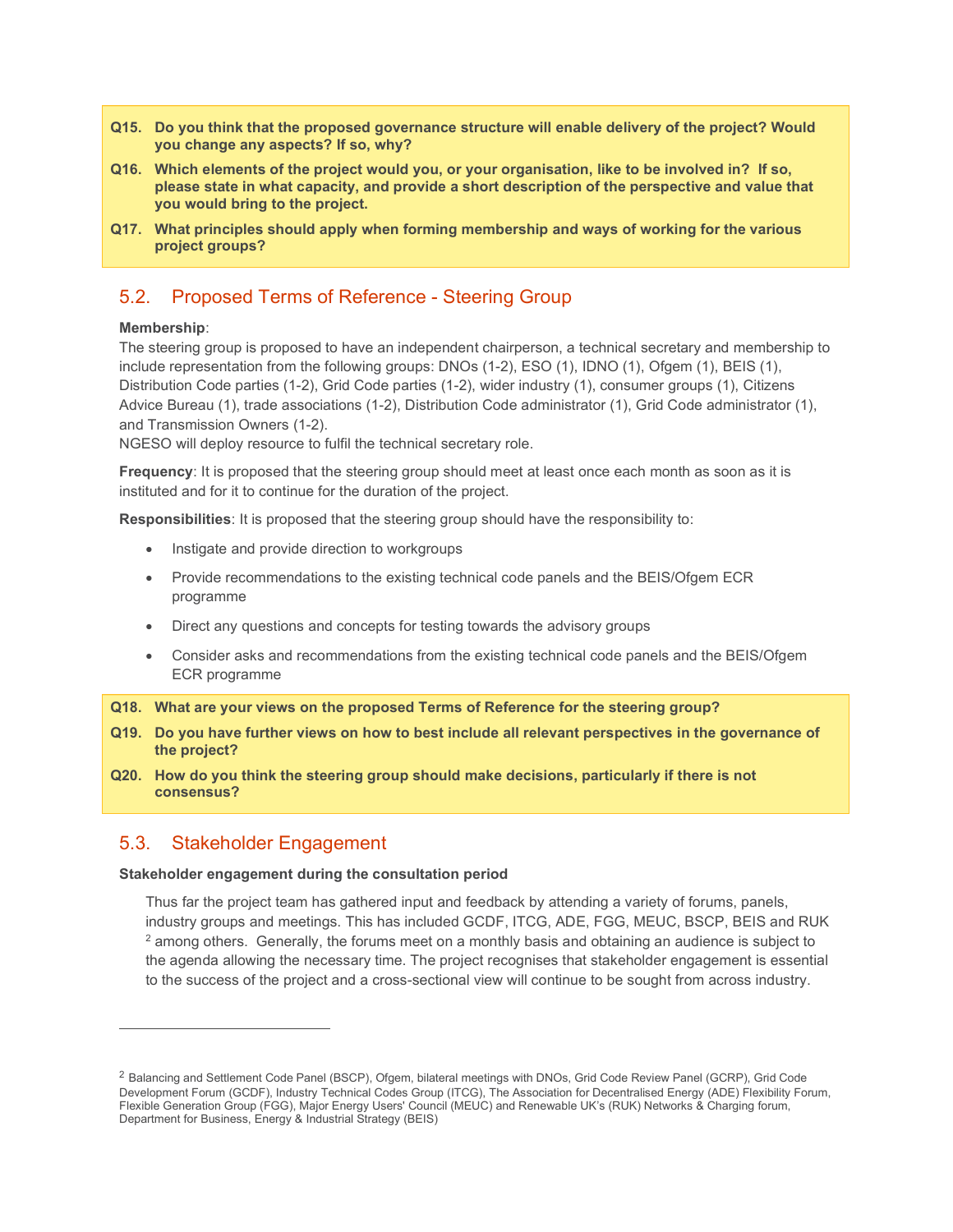Due to the wide range of stakeholders that are impacted by this project, the project team propose to maintain regular communications with stakeholders by hosting regular webinars throughout the first consultation period.

#### Stakeholder engagement during project execution

Once the project has commenced, it is important that the project can keep a broad stakeholder base informed and engaged. We propose the following regular communications to ensure that the industry is kept engaged on the progress and decisions for the WSTC project.

Webinars: A monthly webinar, to provide detailed updates on decisions taken at the steering group, progress made at joint workgroups, any advice given by advisory bodies, requests for any feedback required from members, what is planned to take place over the next month and further ahead as needed. The webinars will be published online, after the event, where it can be accessed by interested parties unable to make the meeting at the scheduled time.

Website: A web page has been created to disseminate information to stakeholders. All WSTC documentation (consultations, meeting minutes, agendas, schedules) will be uploaded to the website for stakeholders to access.

Email Contact: Stakeholders should be able to contact the project team at any point.

- Q21. What are your views on the proposed stakeholder engagement? Is there more that can be done to ensure effective stakeholder engagement?
- Q22. Would you like to attend the webinars? If so, please leave your contact details in your feedback.
- Q23. Would you like to request a regular update from the project at your forum? If so, please leave contact details of your forum in your feedback.

### 5.4. Schedule

During Phase 1 of the project the main goal is to define the scope, objectives and approach with industry stakeholders. Therefore, it is likely that there will be a need to consult further before confirming the scope and plan by 31 March 2022.

A decision on the defined and proposed scope will be published on or before 31 March 2022.

The ambition in the NGESO RIIO-2 business plan is to deliver the WSTC project by end of March 2026.

|                              | <b>Milestone</b>                          | <b>Date</b>                                                   |
|------------------------------|-------------------------------------------|---------------------------------------------------------------|
| <b>Draft</b><br>Consultation | WSTC draft issued to industry for comment | 06/09/21                                                      |
|                              | Webinars on the draft consultation        | 07/09/21, 08/09/21 & 16/09/21                                 |
| <b>Consultation</b>          | WSTC Consultation 1 issued to industry    | 27/09/21                                                      |
|                              | Webinars                                  | 05/10/21, 11/10/21, 20/10/21, 02/11/21,<br>05/11/21, 10/11/21 |
|                              | <b>WSTC Consultation 1 closes</b>         | 12/11/21                                                      |
|                              | First proposed Steering Group meeting     | Before 17/12/21                                               |

Q24. What are your views on the proposed schedule?